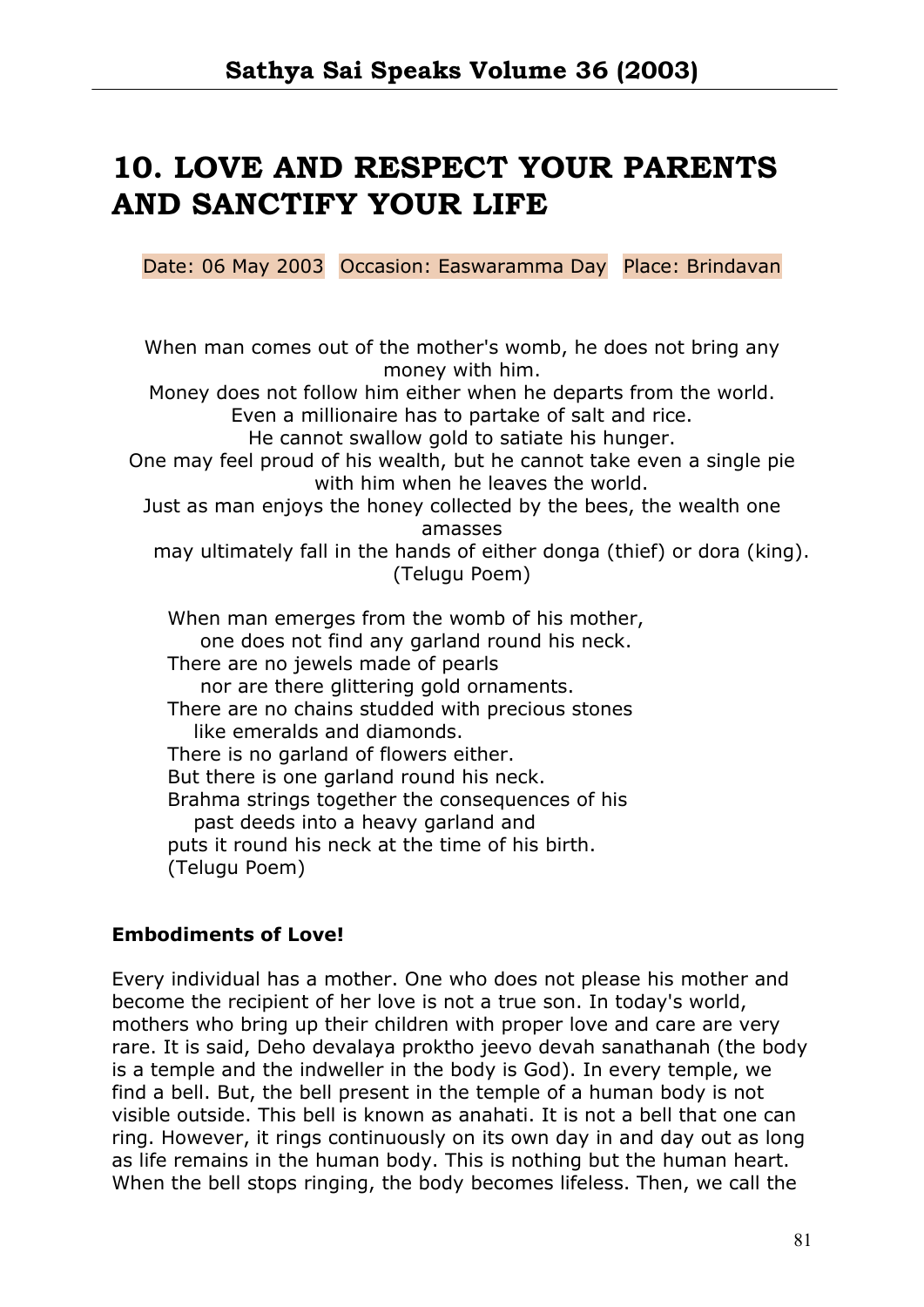body a savam (corpse). When the bell is ringing, the body is considered to be sivam (auspicious).

The entire universe is the temple of God. In this temple of the universe, one can continuously hear the sound of the bell Om. That is why God is described as Sabda Brahmamayi, Characharamayi, Jyotirmayi, Vangmayi, Nityanandamayi, Paratparamayi, Mayamayi, and Sreemayi (the embodiment of sound, movable and immovable, light, speech, eternal bliss, transcendental, delusion, and wealth). Today, instead of attuning ourselves to that sacred sound of Om, we are lending our ears to worldly talk and vain gossip. We are unable to listen to the divine voice of Akhanda Satchidananda Swarupa (God, the embodiment of existence, consciousness and bliss).

Once upon a time in the temple of Visweswara in Kasi, the Pujari was offering Arati to the deity. Suddenly, a big gold plate fell from above. The Pujari was surprised and happily picked it up to have a closer look at it. There was an inscription on the plate, which read as follows: "It should be given to the greatest devotee. One who does not chant the Divine Name is not qualified to get it." Then the Pujari thought to himself, "everyday, I am performing Sahasra Lingarchana and Abhishekam to the Lord. I am sanctifying my time by chanting the sacred mantras from the four Vedas. Can there be a greater devotee than me?" When such ego and pride clouded his mind, the gold plate

From that day onward, whoever visited the temple was asked to touch the plate to find out if he deserved to receive the gold plate. But it so happened that the plate would turn into an earthen one whenever somebody touched it. It continued for a few days.

There was a devotee who always chanted the Name of God, but did not perform any other sadhana (spiritual exercises) like japa (soft repetition of the name), thapa, dhyana (meditation), etc. He had no desires. He had achieved dama (sense control). One day he visited the temple. On being requested by the Pujari to touch the plate, he said, "Sir, I don't have any desires. Hence, I don't want to touch it."

The Pujari requested him to touch the plate at least for his satisfaction. The devotee did not want to displease the Pujari and therefore he touched the plate. No sooner did he touch it than it started shining with added brilliance. People who were witness to this event surrounded him and started asking, "Oh noble soul! What is the method of worship you follow, what is the sadhana you perform?" Then he replied, "I have not performed any japa, thapa, yajna or yaga (sacrifices or rituals). I only serve the poor. They are very dear to God."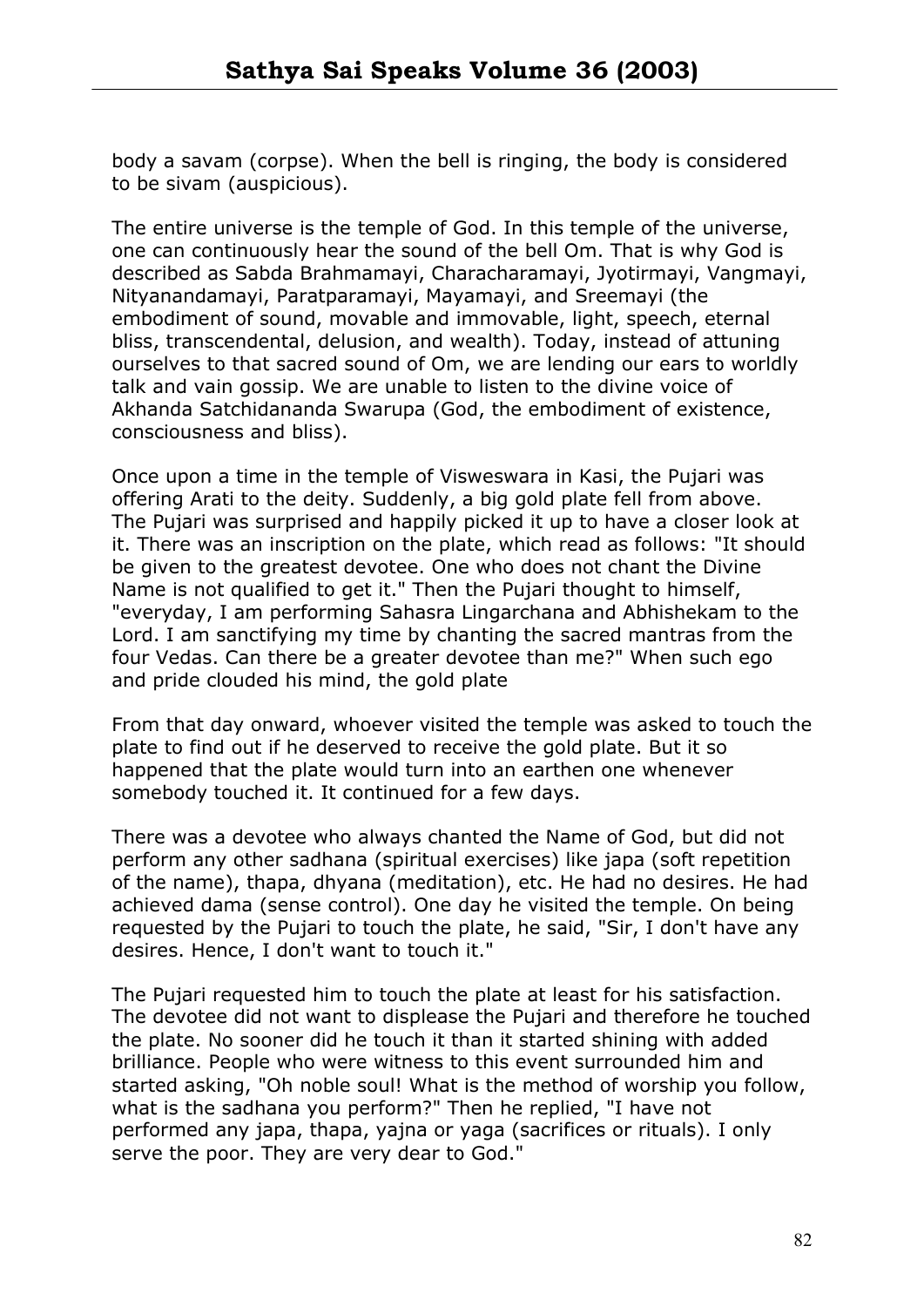Neither by penance nor by pilgrimage nor by study of scriptures nor by Japa can one cross the ocean of life. One can achieve it only by serving the pious. (Sanskrit Verse)

From then onward, many rich people started visiting Kasi to see this devotee. Wherever there are rich people, it is but natural that the poor also gather begging for alms from the rich. This devotee was moved on seeing their pathetic condition and resolved to himself, "God loves the poor very much. That is why He has drawn so many of them to His abode. God will be pleased only when they are looked after well. That is what I love to do. I will be happy only when I am able to alleviate the suffering of these poor people and make them happy." From then on, he continued to serve the poor and the needy with greater devotion and enthusiasm. This was an eye-opener for the rich who had gathered there.

Even a millionaire has to partake of salt and rice. He cannot swallow gold to satiate his hunger. One may feel proud of his wealth, but he cannot take even a single pie with him when he leaves the world. Such being the case, why should one struggle to amass wealth? Instead, it is better one strives to attain divine grace. When you contemplate on God all the time continuously with single-minded devotion, He will take care of all your needs. This was what the devotee taught to all those who had assembled there.

The money we accumulate will not follow us. To whom will it go ultimately? Nobody knows. It is not possible to take even a paisa with us. You have to undertake righteous deeds and earn merit so as to deserve divine grace. When you are born out of your mother's womb, you do not find any garland round your neck. But there is one garland surely. Brahma strings together the consequences of all your past deeds, be they good or bad, into a heavy garland and puts it round your neck. Nobody can come into the world without that garland of karma. But man forgets this truth and always craves for pleasures and comforts. How long can the worldly pleasures last?

Ma Kuru Dhana Jana Yauvana Garvam, Harathi Nimeshath Kalah Sarvam

Do not be proud of your wealth, progeny and youth; the tide of time may destroy them in a moment.

People feel proud of their youth and wealth. But they are momentary. Realising this truth, we have to accumulate the wealth of divine grace.

After imparting such sacred teaching to the people around him, the devotee started coming out of the temple. As he stepped out, the gold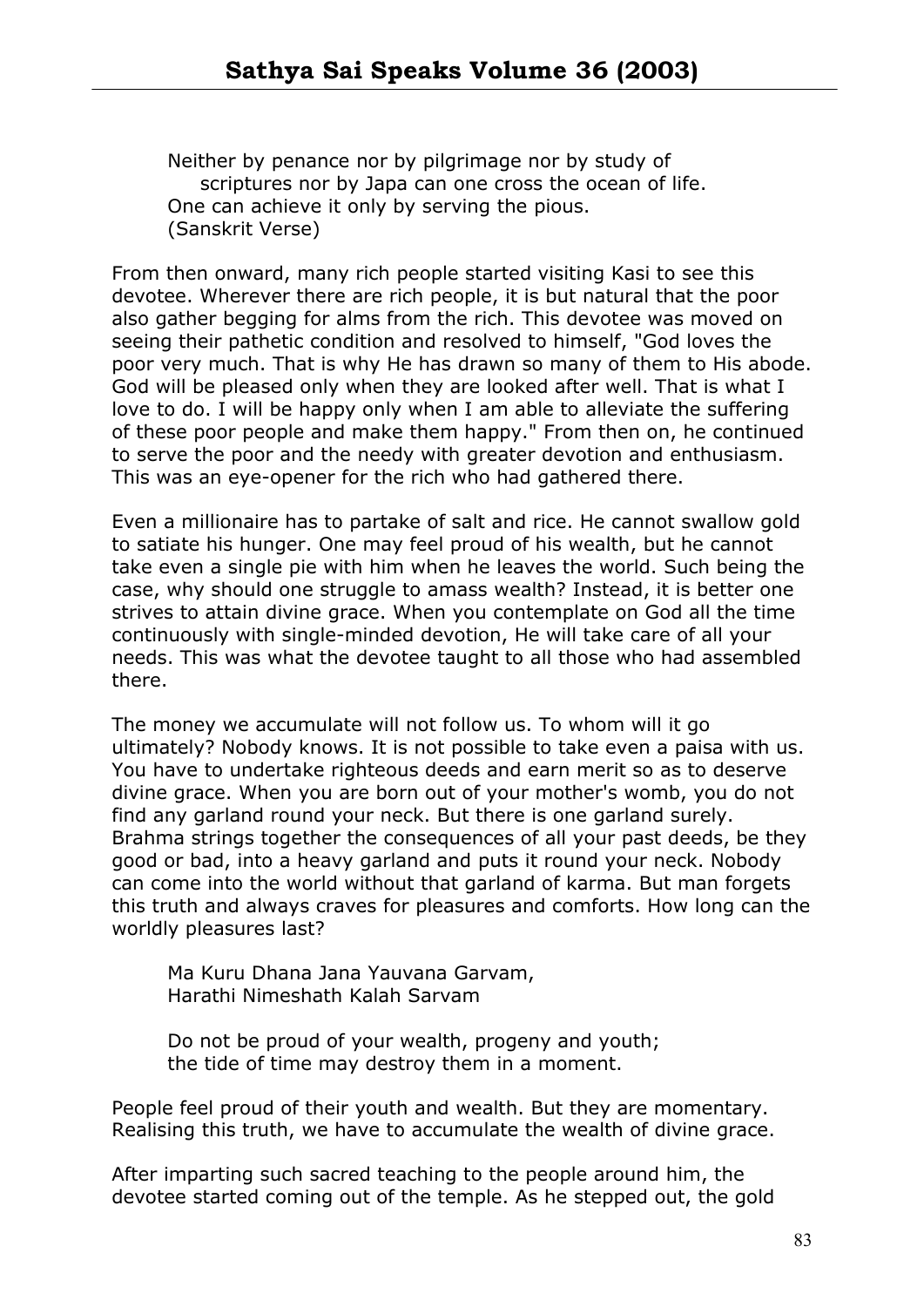plate also followed him. Along with the plate, all the coins started rolling behind him. Then the beggars started going behind him asking for the money. The devotee said, "My dear ones, what is the use of asking me God is the guardian of all. He is the richest of all. Hence, pray to Him." As he was moving away, many coins started falling from the gold plate. The beggars collected those coins.

The devotee went into a state of bliss and closed his eyes. He had the vision of Lord Visweswara. He prayed, "Oh Lord Visweswara, You are the master of the whole universe. Can't You take care of these poor people? Please shower Your grace on them."

To pray for the welfare of all with selfless love is the noblest prayer. The devotee had no trace of selfishness in him. He prayed for others with selfless love. Hence, God was pleased with him. You should always pray in a selfless manner. Only such a prayer will melt God's heart. There is no point in praying to God with worldly objectives. God, who is the embodiment of love resides in our hridaya (heart). Hridaya is known as anahati. It is the bell that rings continuously. God residing in our heart keeps it ringing. We should listen to the sound of that bell.

Our scriptures have prescribed nine paths of devotion

Sravanam (listening), Kirtanam (singing), Vishnusmaranam (contemplating on Vishnu), Padasevanam (serving His Lotus Feet), Vandanam (salutation), Archanam (worship), Dasyam (servitude), Sneham (friendship), Atmanivedanam (self-surrender).

Self-surrender is the true offering that you have to make to God. He is not interested in the worldly offerings you make. What you have to offer to God is the same heart that He has given you.

O God, I offer the heart which You have given me. What else can I offer at Your Lotus Feet? Please accept my salutations. (Telugu Poem)

God is not interested in the wealth you have earned or accumulated. He has no dearth of wealth. He is Vishnu Swarupa. When goddess of wealth Lakshmi herself resides on His chest, what is it that you can offer Him? The Pakshi Vahana (Lord Vishnu who has Garuda as His vehicle) has goddess Lakshmi on His chest. Why should He ask for bhiksha (alms)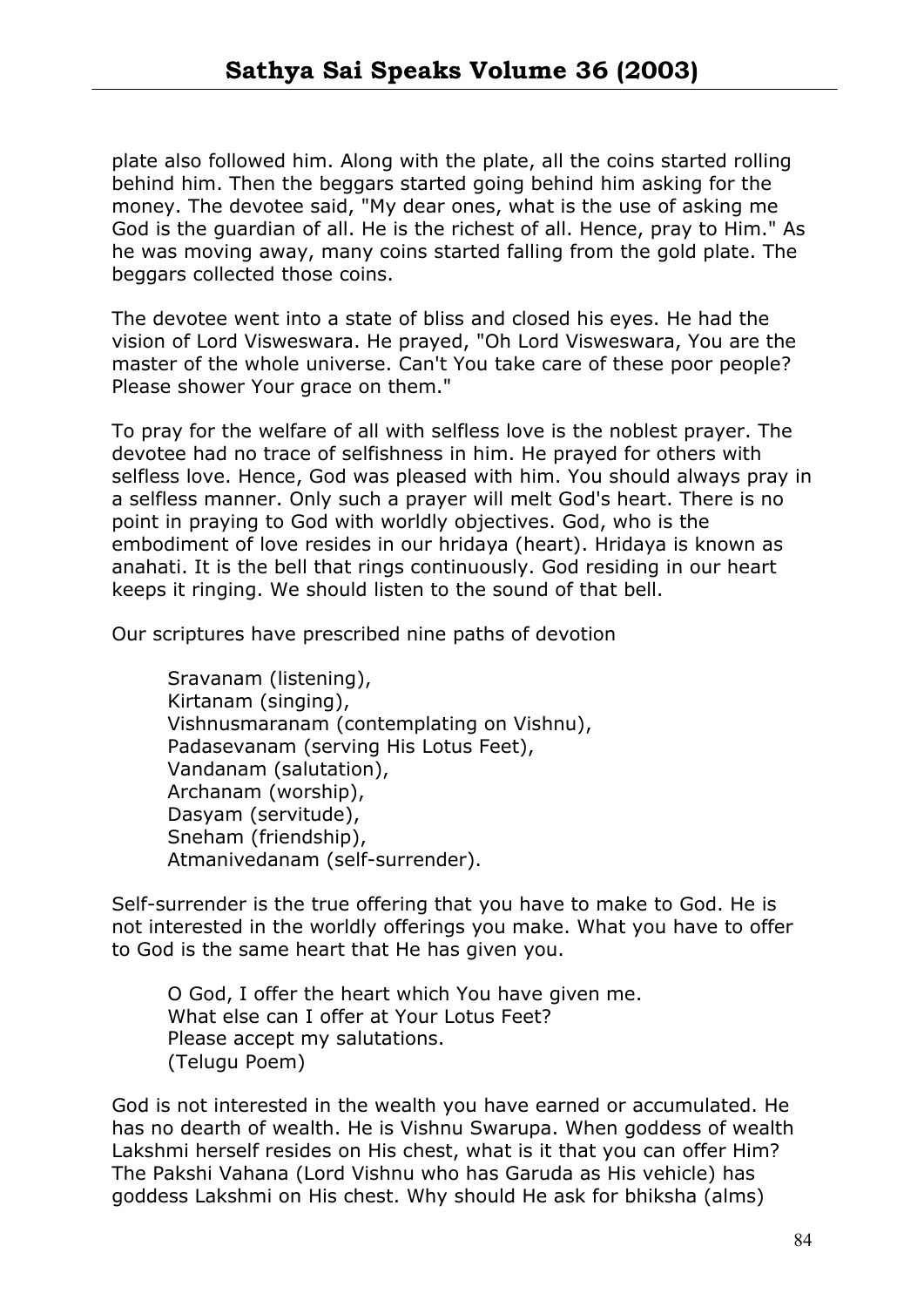from others? Hence, you don't need to give anything to God. The sacred heart that He has given you should be given back to Him.

Due to the effect of the Kali Age, people are not prepared to offer their heart to God which He has given them. They are offering the wealth they have accumulated. How can you make such a low and mean offering? You should offer your heart to God. That is called Anahata Dharma. This is the true treasure that we have to safeguard always.

# **Embodiments of Love!**

Due to the effect of Kali Age, devotion and detachment have also become artificial. People are trying to please others, but not God. You have to undertake activities that are pleasing to God. If you go by your own likes and dislikes, how can God be pleased with you? What God likes the most is Anahata Prema. Your hridaya (heart) should overflow with love, sacrifice, and bliss. You may make any number of offerings, but if you do not offer your hridaya to God, He will not accept them. He may pretend to have accepted those offerings, but He will throw them away. You should offer Him that which pleases Him. That is hridaya, which is called Anahati. It is the centre of love and bliss. In fact, it is the basis of everything. If you do not offer such a sacred heart to God, what is the use of other offerings? God is not interested in such artificial offerings. If you come across poor people, give them what they require. If they are shivering in the cold, give them a blanket. You should give them what they need, but not what would you like to give them.

In those days (Swami's school days), when we returned from the Bukkapatnam school in the evenings, mother Easwaramma would lovingly enquire as to what happened in the school that day. She had no formal education at all. One day the children told her, "Mother, today a teacher by name Kondappa made our Sathya stand upon the bench." They started criticising him.

Mother Easwaramma intervened and said, "Children, you should not talk ill of your teacher. No teacher would punish his student without a proper reason. Our Sathya might have committed some mistake." Then she asked Me, "Sathya, what is the mistake You committed?"

I told her the facts as they happened. Kondappa ordered, "Whoever has written the notes should place it on his table. Others should stand upon the bench." I had not written the notes. That was My mistake. Hence, I stood upon the bench. I also said something which was more than necessary. I said, "Sir, can all those boys who have taken down the notes answer your questions? Though I have not written the notes, I can answer any question that you may ask."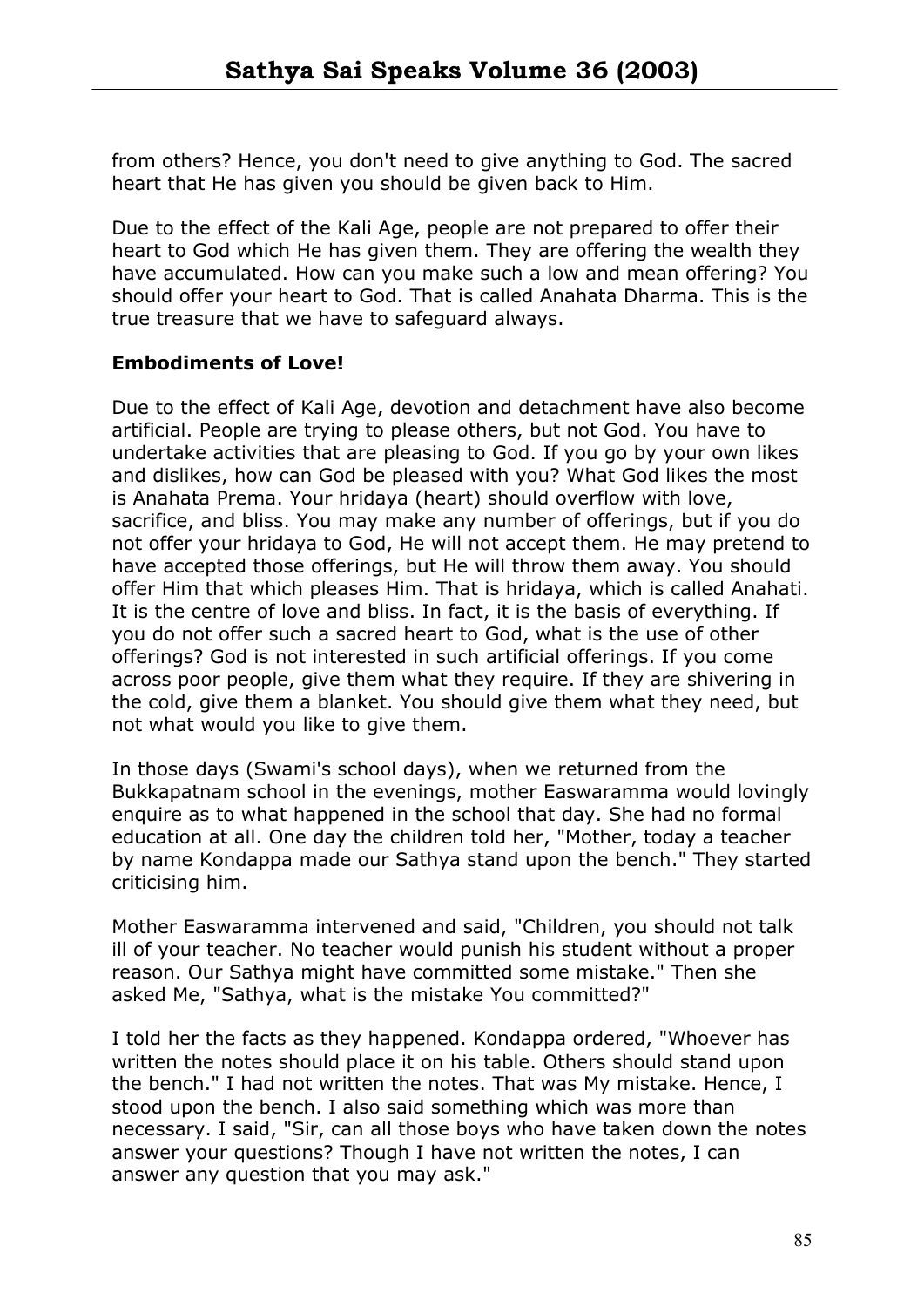Kondappa thought that I was egotistic and ordered Me to stand upon the bench for three periods. I obeyed him and stood upon the bench. Meanwhile, the other teacher, Mahboob Khan, came to the class. He was a Mohammaden and a noble person. He was pained to see Me standing on the bench. He asked, "Kondappa, why have you made this boy stand upon the bench?"

"He has not taken down the notes, hence the punishment", said Kondappa.

Mahboob Khan defended Me saying, "So what if He has not taken down the notes? He can answer all your questions, and that is enough. Ask Him to sit down."

But Kondappa insisted that I should be punished as I had disobeyed his command. The bell rang and Kondappa had to go to another class. But he was unable to get up from the chair. Initially he thought that his dhoti had got entangled to a nail in the chair. But that was not the case. He was stuck to the chair! When he tried to get up from the chair, the chair also came along with him.

Then Mahboob Khan said, "Kondappa, He is not an ordinary boy. He is one of great divine powers. You have punished Him without a proper reason. At least now, ask Him to sit down."

Kondappa realised his mistake and told Me to sit down. Immediately, he could get up from the chair.

When all this was narrated to mother Easwaramma, she said, "Dear Sathya, you should not punish your own guru (teacher)."

I said, "I did not punish him; in fact, he punished himself."

She imparted a sacred teaching to the children, saying, "My dear ones, you are going to school to study. Whatever you learn, put it to proper use. Only then will you be called truly educated and earn the appellation Sakshara. If you do not make proper use of your education, you become a rakshasa (demon). Make efforts to earn the title of Sakshara."

Then she told Me, "Sathya! At any time and under any circumstances, do not cultivate hatred toward anybody. Love all and You will be loved by all."

In fact, there is no trace of hatred or enmity in Me at any time. I love all. That is why everyone loves Me. If we do not love others, how can we expect others to love us? Give love and receive love. It is not a one-way traffic. You should give and take.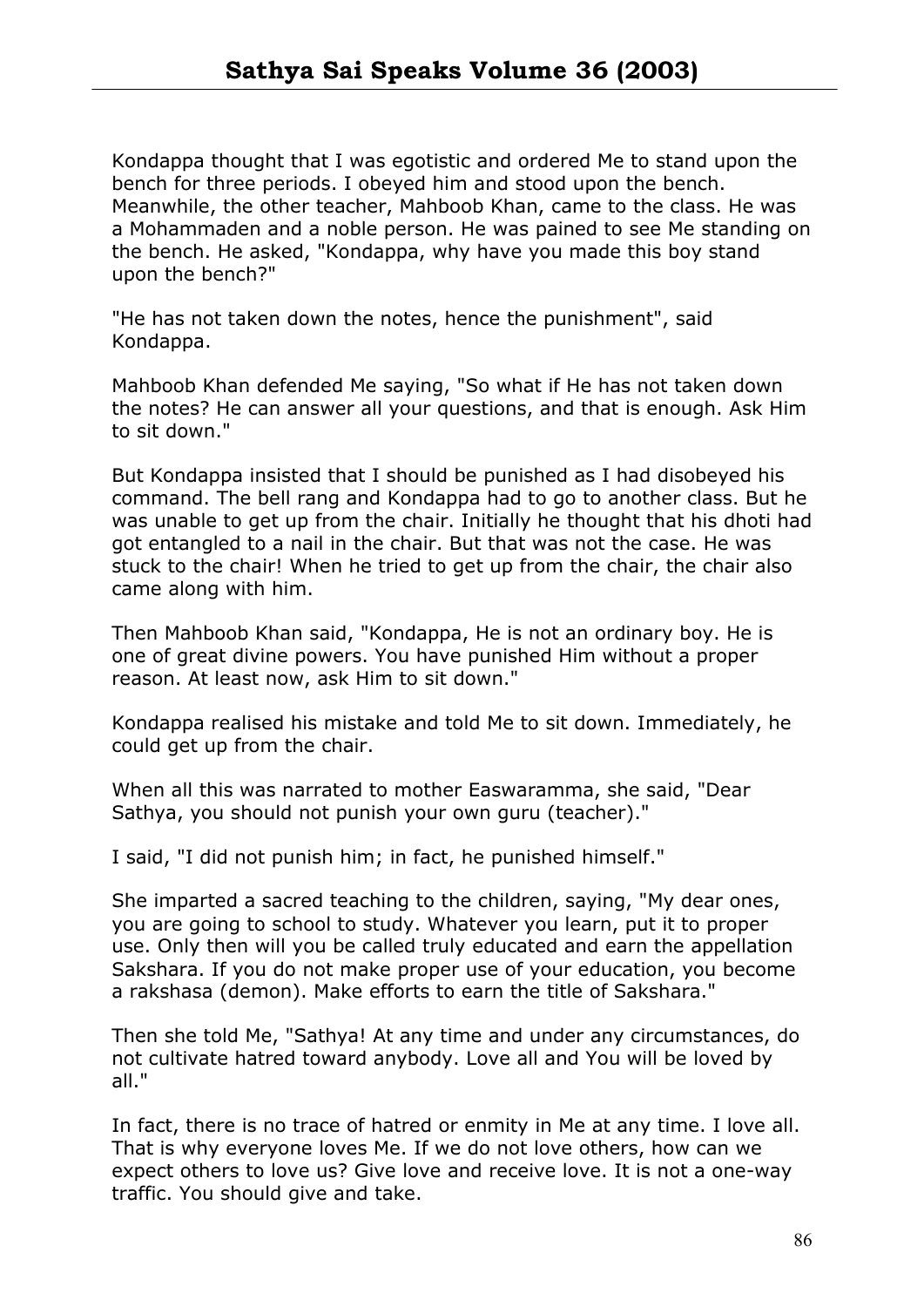In this manner, mother Easwaramma taught the children many sacred ideals. One need not have any formal education in order to impart such sacred teachings. There are many who are highly educated, but what is the use? They do not put their knowledge to proper use. Having received many sacred teachings, you should practise at least one of them. You perform worship and sing bhajans with devotion. It is enough if you practise and experience at least one word of the bhajans you sing. For example, you extol God as 'Premaswarupa' (embodiment of love). Accordingly, you should develop love and share it with others. Only then can you understand and experience divinity.

Mother Easwaramma used to impart many noble teachings to the devotees when they gathered around her. I had given her a small room in Prasanthi Nilayam. Many ladies would go there and plead with her, "Mother, we have been here for a long time. Please tell Swami to grant us an interview." She would tell them, "My dear, Swami may look small to our eyes, but He does not listen to anyone. He will not act on recommendations. He will give you what you deserve. You should try to understand the divine principle of Swami." In this manner, she would give proper guidance to the devotees.

One day she told Me, "Sathya! Your name and fame have spread far and wide. The whole world is coming to You. Please bestow peace on the world with Your Sankalpa (Will)."

I told her, "It is not that I have to make a Sankalpa for world peace. Each one has to attain peace by himself, because man by nature is the embodiment of peace. He is the embodiment of truth. He is the embodiment of love." You have to manifest your love. You have to experience peace within. You have to follow the path of truth. Sathyam Vada, Dharmam Chara (speak truth and practise righteousness). You can achieve anything when you follow this principle.

Since ancient times, there have been many noble mothers who have guided their children on the right path. The future of the nation rests in the hands of mothers. That is why one calls one's own country as motherland. Bharat (India) is the birthplace of many noble mothers. Our ancient culture has accorded first place to the mother. Father comes only next. Even on invitation cards we write Smt. and Sri. The husband may be highly educated and occupying a position of authority. He may be the president of the nation. Yet, we cannot write Sri and Srimati while sending an invitation. Srimati has to come first. Since ancient times, women are treated with great reverence and respect in Bharat. This land of Bharat is highly sacred. But unfortunately, people have lost love for their motherland.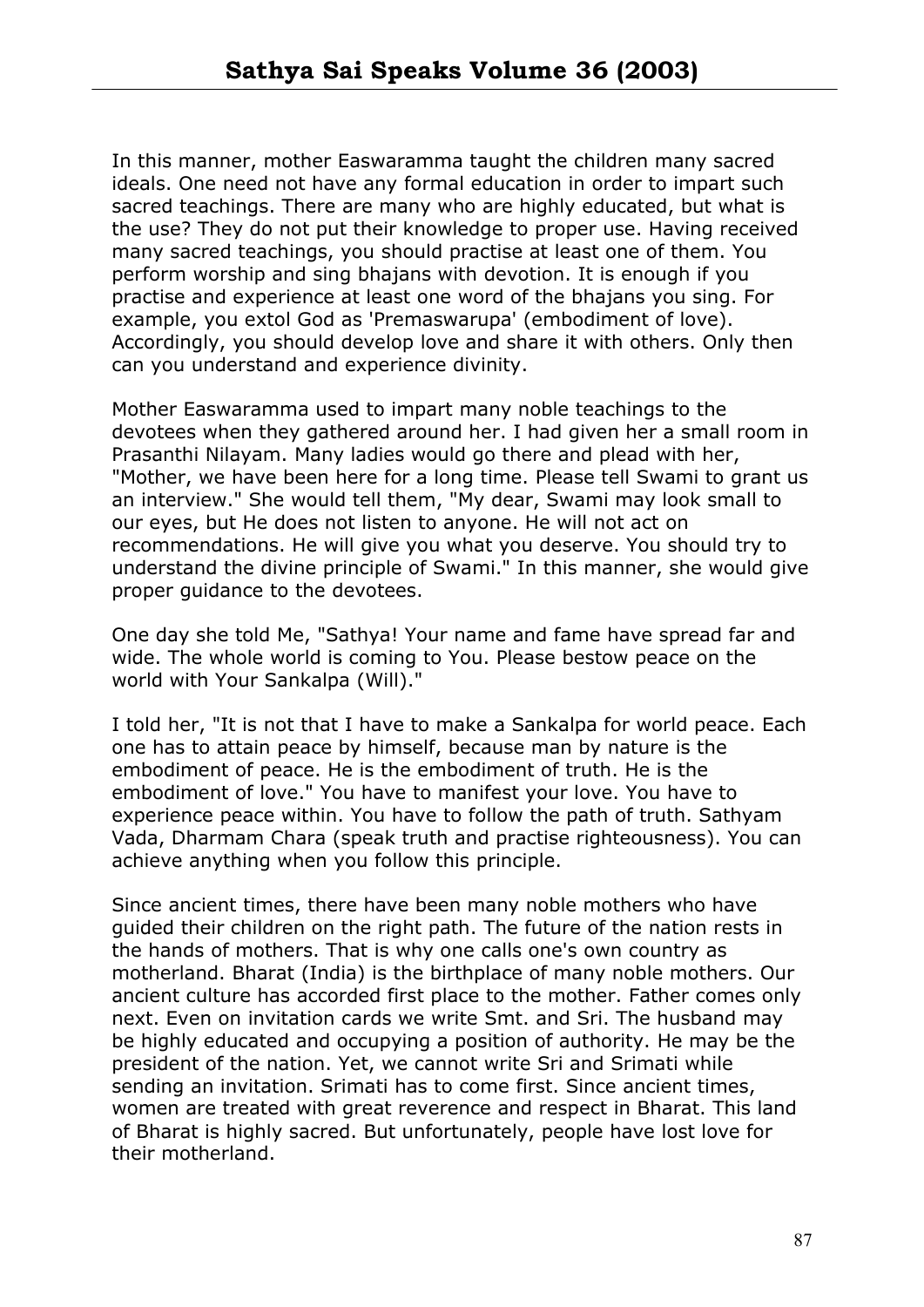He is a true human being who loves his mother and becomes the recipient of his mother's love. One who cannot earn his mother's love is verily a demon. Hence, respect and revere you mother. Experience and enjoy your mother's love. Dedicate your life for the happiness of the mother. You may acquire any number of degrees; you may undertake any number of sacred activities; but all of them will prove futile if you do not please your mother. There is none superior to the mother in this world. The Veda has accorded the place of highest prominence to the mother when it declared, Matru Devo Bhava, Pitru Devo Bhava, Acharya Devo Bhava, Atithi Devo Bhava (revere your mother, father, preceptor, and guest as God). There may be a son in this world who does not love his mother, but there cannot be a mother who does not love her son. There may be differences of opinion between them, but the motherly love will never diminish.

# **Embodiments of Love!**

It is your foremost duty to love your mother. As soon as you wake up in the morning, the first thing you should do is to touch your mother's feet and offer your salutations. Such a noble practice will protect you always and bestow on you all types of wealth.

# **Students, Boys and Girls!**

You are going to be fathers and mothers in future. You will be loved and respected by your children only when you love and respect your parents now. You are bound to face the reaction, resound, and reflection of your actions. When you respect your parents, there will be rich rewards for you in the future.

Today we are celebrating Easwaramma Day. I want to tell you an incident that speaks of her immense compassion and love for children. In those days, students from various States and countries attended Summer Classes. Gokak, who used to conduct the classes, was a strict disciplinarian. He was a man of great character and sacrifice. He was a great academician too. He was conducting the classes in an exemplary manner. One day, the students were having lunch in the dining hall. One of the boys got up and went outside before others could finish their meals. Gokak, who watched this through the window, called him and chided him for his act of indiscipline. "When your fellow students are having their food, you should not get up in the middle even though you have completed your meals. It amounts to insulting them." Saying so, Gokak suspended him from the classes. The boy was in tears, but Gokak was not moved.

The boy came to mother Easwaramma's room, fell at her feet and started crying. He told her about the harsh punishment meted out to him by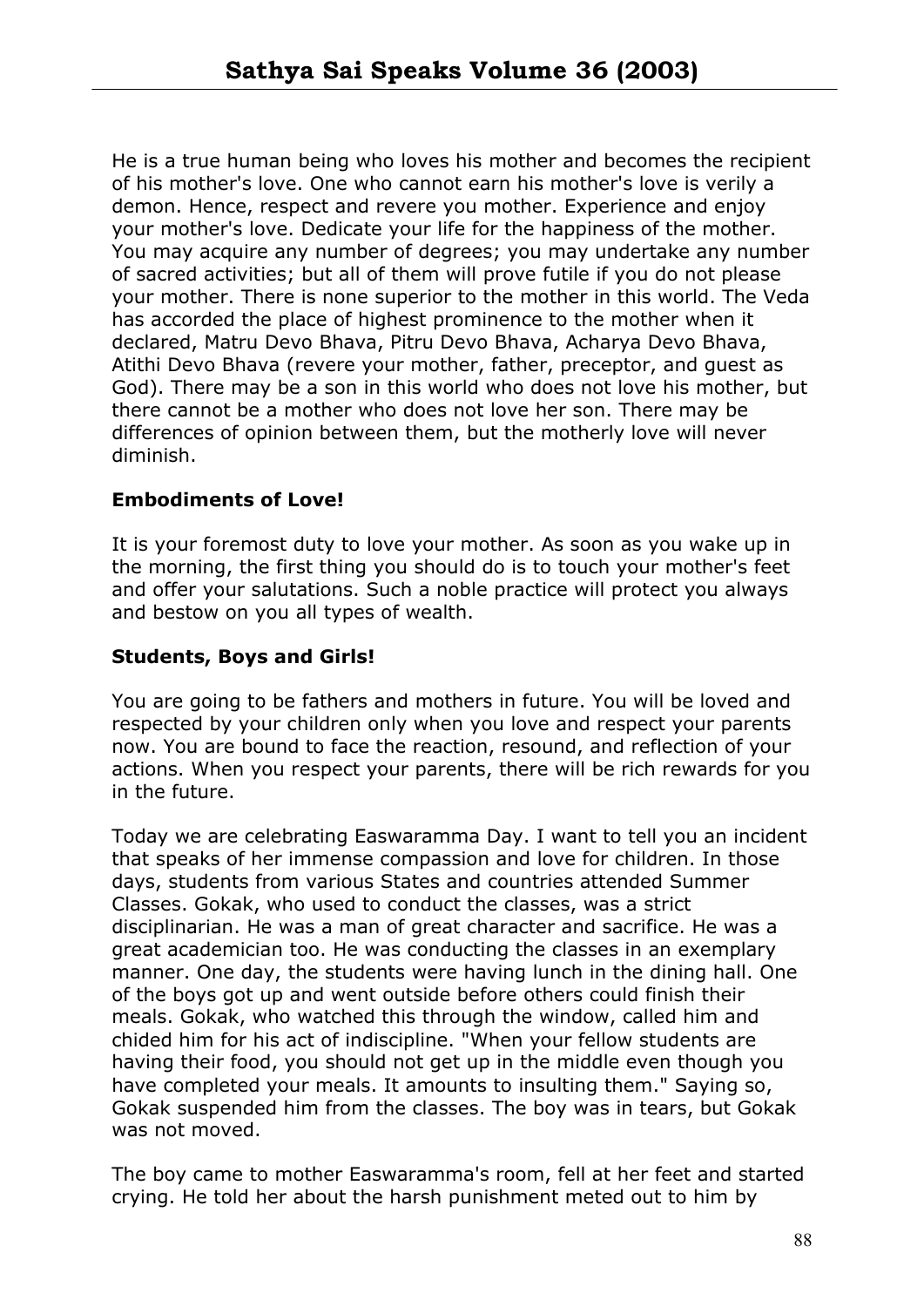Gokak. He pleaded with her to come to his rescue. Easwaramma consoled him and sent him away. She was sitting on the steps where Gokak would pass by. After a while Gokak came there. She offered her Namaskar to him and he reciprocated the same most reverentially. Then she said, "When I did Namaskar to you, you reciprocated the same. In the same manner, if you punish others, you will be punished in return. The boy out of his innocence has done a mistake. Please forgive him and allow him to attend the classes."

Then Gokak replied, "Mother, if I forgive him, it would set a bad precedent for others. Anyway, I will forgive him only for your sake." In this manner, she would go out of her way to help and provide comfort and solace to others.

You are bound to face the consequences of your actions. If you talk to others in a harsh manner, it will come back to you as resound. If you hit others, it will come back to you as reflection. Hence, do not hurt others. Do good, be good, see good, and speak good. Then, you will be blessed with rich rewards. Though mother Easwaramma had no formal education, she conducted herself in an exemplary manner. She was one of profound wisdom. The teaching that mother Easwaramma imparted remained etched in the heart of Gokak. Later on when he came as Vice Chancellor to Puttaparthi, he used to recollect her words of wisdom. He would remember her everyday. He would say, "I see Easwaramma in my dream quite often. I follow her advice implicitly."

We should not criticise others. We should not hurt others or make fun of them. We should love all. This is what mother Easwaramma taught everybody. Do your duty sincerely. Then, you will certainly progress in life. Whoever he may be, follow the sacred teachings of our elders. People attribute certain teachings to Rama, Krishna, and so on and so forth. It does not matter whether it is Rama or Krishna; enquire what, why, when, where, and under what circumstances they had given those teachings. You should remember the context in which those teachings were imparted and act accordingly. When you obey the command of elders and divine personalities, you will certainly attain exalted position in life.

Many students do not pay heed to the words of their mother. It is a grave mistake. Mothers speak from their heart wishing the welfare of their children. You should understand their feelings and give due respect to their words.

#### **Embodiments of Love! Boys and Girls**

Obey the commands of your parents. You will certainly be blessed with all types of education and strength. You do not need to make any special efforts to acquire them. Discharge your duty sincerely. Never disregard